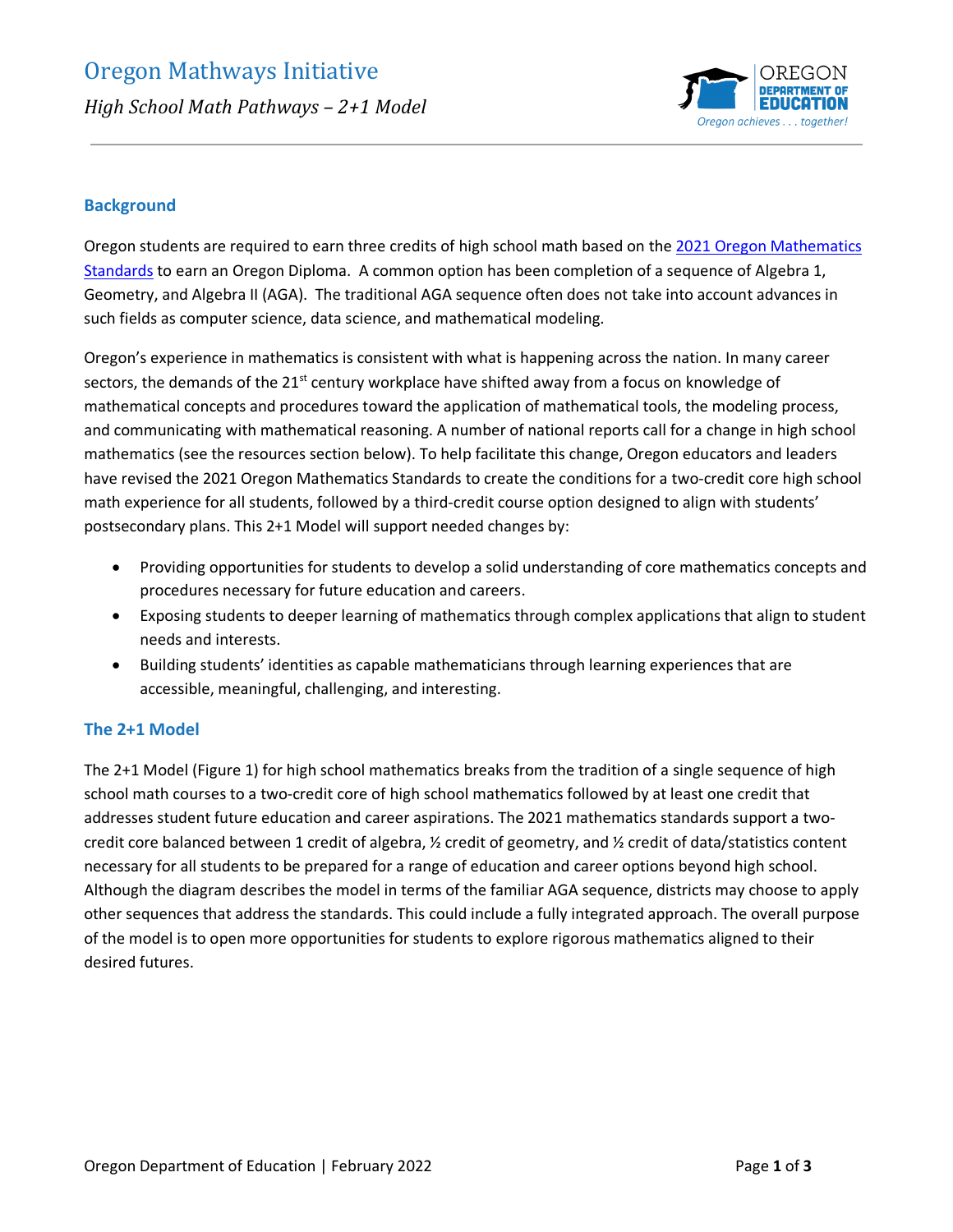

*Figure 1 - Diagram of the 2 + 1 Model showing one possible sequence for the first three credits in high school mathematics*